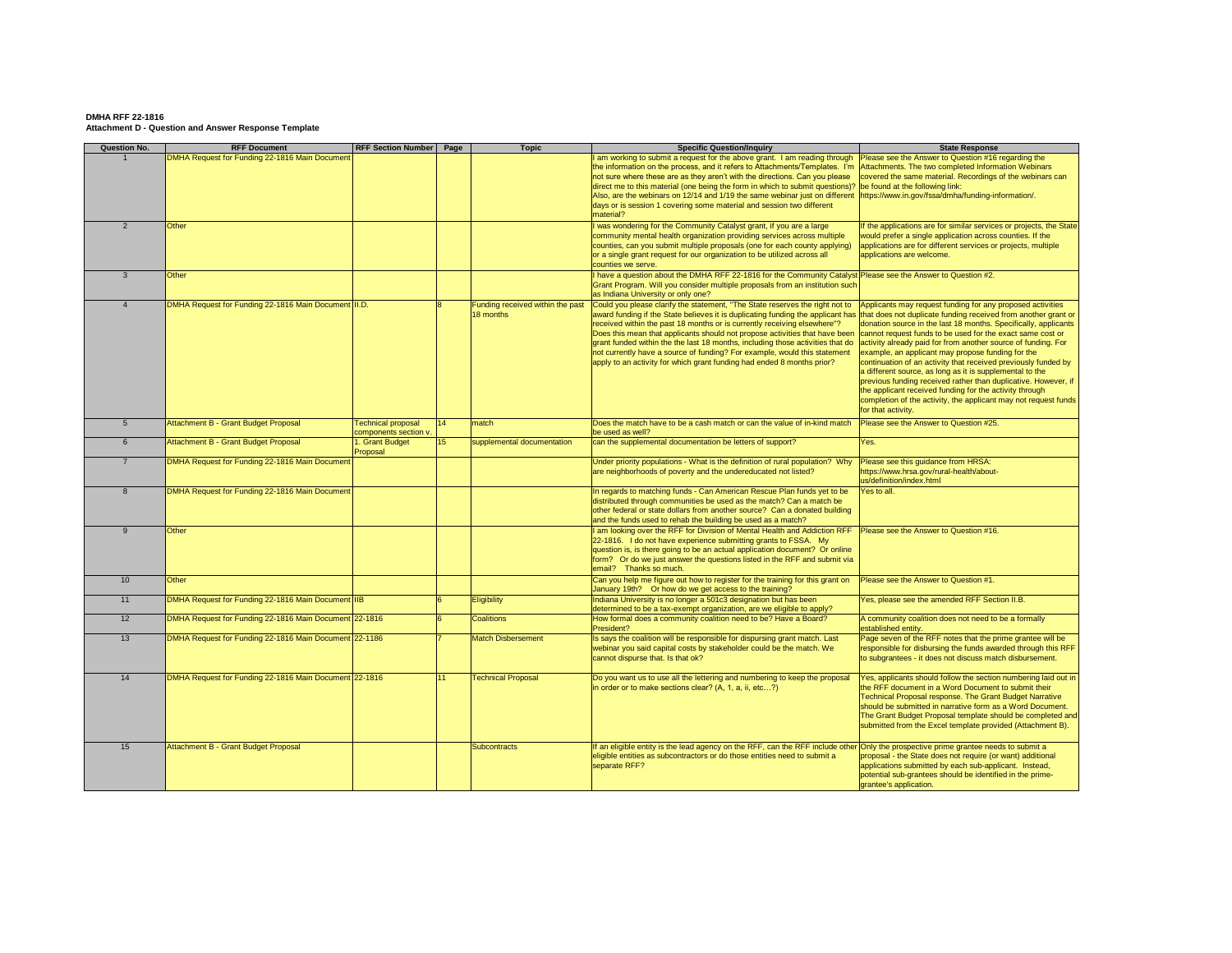| 16 | DMHA Request for Funding 22-1816 Main Document                  |                 | <b>Attachments</b>                   | In the Request for Funding, different Attachments are described. Where are All attachments can be found at the following link under "RFF-<br>these Attachments located?                                                                     | 2022-1816 Community Catalyst":<br>https://www.in.gov/fssa/dmha/funding-information/. Applicants<br>will be required to submit a 1) Technical Proposal, 2) Grant<br>Budget Proposal, and 3) Grant Budget Narrative. Applicants<br>should submit their Technical Proposal and Grant Budget<br>Narrative as separate Word Documents labeled clearly.<br>Applicants should submit their Grant Budget Proposal as a<br>completed Attachment B Excel Document.                                                                                                                                                                                                           |
|----|-----------------------------------------------------------------|-----------------|--------------------------------------|---------------------------------------------------------------------------------------------------------------------------------------------------------------------------------------------------------------------------------------------|--------------------------------------------------------------------------------------------------------------------------------------------------------------------------------------------------------------------------------------------------------------------------------------------------------------------------------------------------------------------------------------------------------------------------------------------------------------------------------------------------------------------------------------------------------------------------------------------------------------------------------------------------------------------|
| 17 | DMHA Request for Funding 22-1816 Main Document Section B        |                 | eligible applicants                  | is partnership with a 501c3 required?                                                                                                                                                                                                       | No, a partnership with a $501(c)(3)$ is not required. The<br>applicant must be one of the three types of eligible entities, of<br>which one is a $501(c)(3)$ .                                                                                                                                                                                                                                                                                                                                                                                                                                                                                                     |
| 18 | DMHA Request for Funding 22-1816 Main Document section B        |                 | eligible applicants                  | how is health care system defined?                                                                                                                                                                                                          | The State has updated this requirement in the amended RFF<br>Section II.B to replace "health care system" with "hospital<br>organization." A hospital organization shall be defined as<br>entity that meets the definition of "hospital organization" under<br>Internal Revenue Code (IRC) Section 501(r)(2)(A). Please see<br>the following link for additional detail:<br>https://www.irs.gov/charities-non-profits/hospital-definition-<br>under-irc-sections-509a1-and-170b1aiii-versus-irc-section-<br>501r#:~:text=Section%2520501(r)(2)%2520defines%2520hosp<br>ital%2520organization%2520as%2520an,similarly%2520recog<br>nized%2520as%2520a%2520hospital. |
| 19 | DMHA Request for Funding 22-1816 Main Document section B        |                 | eligible applicants                  | is an individual entity a health care system?                                                                                                                                                                                               | Please see the Answer to Question #18.                                                                                                                                                                                                                                                                                                                                                                                                                                                                                                                                                                                                                             |
| 20 | DMHA Request for Funding 22-1816 Main Document Section IIIA 1iv | 13 <sup>°</sup> | Program plan                         | Will this grant include any technical assistance functions from the state,<br>required statewide grantee meetings, cultural competency plans, or other<br>program administration duties not listed in the RFF?                              | Nothing additional required but opportunities may be made<br>available for grantees that want to participate.                                                                                                                                                                                                                                                                                                                                                                                                                                                                                                                                                      |
| 21 | <b>Attachment B - Grant Budget Proposal</b>                     |                 | Administrative costs                 | Are administrative costs allowed under this grant? If so, how much by<br>percentage? Where should they be listed on the budget form?                                                                                                        | Yes, administrative costs may be included in the Grant Budget<br>Proposal. Administrative costs should be capped at 5%.<br>Applicants should list administrative costs in table "C. Other<br>Costs" on the Budget Template tab of the Grant Budget<br>Proposal.                                                                                                                                                                                                                                                                                                                                                                                                    |
| 22 | DMHA Request for Funding 22-1816 Main Document Section IIIA 1ii | 12 <sub>2</sub> | County suicide rate                  | Is there a particular source you want us to use for this?                                                                                                                                                                                   | No.                                                                                                                                                                                                                                                                                                                                                                                                                                                                                                                                                                                                                                                                |
| 23 | DMHA Request for Funding 22-1816 Main Document Section IIIC     | 15 <sup>2</sup> | <b>Grant funding matching choice</b> | Is there a formula by which the matching grant funds points will be<br>awarded?                                                                                                                                                             | The State reserves the right to award partial or full Priority<br>Points to applications proposed match based on the State's<br>judgement.                                                                                                                                                                                                                                                                                                                                                                                                                                                                                                                         |
| 24 | DMHA Request for Funding 22-1816 Main Document Section IIIA 1ii | 12 <sup>2</sup> | County suicide rate                  | DOH does not calculate the suicide rate for counties that had fewer than 10<br>suicides in a year, thus it is reported as a rate of zero. Many of our rural<br>counties will have a suicide rate of zero. How do these "zero" suicide rates | Proposals will not be scored based on county suicide rates.                                                                                                                                                                                                                                                                                                                                                                                                                                                                                                                                                                                                        |
|    |                                                                 |                 |                                      | affect the proposal's scoring?                                                                                                                                                                                                              |                                                                                                                                                                                                                                                                                                                                                                                                                                                                                                                                                                                                                                                                    |
| 25 | DMHA Request for Funding 22-1816 Main Document Section IIC 3    | 44750           | <b>Grant match</b>                   | Can in-kind services be counted as match? If so, how?                                                                                                                                                                                       | In-kind contributions may be used for the grant match.                                                                                                                                                                                                                                                                                                                                                                                                                                                                                                                                                                                                             |
| 26 | DMHA Request for Funding 22-1816 Main Document Section IIA 2    | 44687           | <b>Grant match</b>                   | Are there any funding sources that cannot be used as match for this grant?                                                                                                                                                                  | $\blacksquare$ No.                                                                                                                                                                                                                                                                                                                                                                                                                                                                                                                                                                                                                                                 |
| 27 | DMHA Request for Funding 22-1816 Main Document Section IIC 3    |                 | <b>Grant funding</b>                 | If we are making a larger grant ask, can we indicate that we are willing to<br>move forward with a partial award, i.e. some parts of the grant are funded<br>and others are not based on points?                                            | Yes, the State encourages applicants to identify the<br>components of a proposal that could be accomplished with<br>partial funding (if applicable for the applicant proposal) in their<br><b>Grant Budget Narrative.</b>                                                                                                                                                                                                                                                                                                                                                                                                                                          |
| 28 | DMHA Request for Funding 22-1816 Main Document Section IIF      |                 | <b>Registration with IDOA</b>        | The site linked in the RFF takes us to page informing us that the Bidder<br>Portal is unavailable. Do we need to be registered when we submit the grant<br>application or can this be done after grant award?                               | No, applicants do not need to complete the necessary<br>documentation and registrations to submit a grant application.<br>In the event that the applicant is awarded, the applicant will be<br>required to complete the documentation and registrations<br>listed in the RFF to enter into a grant agreement with the<br>State.                                                                                                                                                                                                                                                                                                                                    |
| 29 | <b>Attachment B - Grant Budget Proposal</b>                     |                 | Hourly wage rate                     | Where are we to include the cost of benefits? Typically we have reported<br>the hourly rate separately from the costs of benefits.                                                                                                          | Applicants are encouraged to calculate an hourly wage rate for<br>staff that is inclusive of benefits; however, applicants may also<br>list the cost of benefits in table "C. Other Costs" on the Budget<br>Template tab of the Grant Budget Proposal.                                                                                                                                                                                                                                                                                                                                                                                                             |
| 30 | DMHA Request for Funding 22-1816 Main Document Section IIH      | 10 <sup>°</sup> | <b>Previous grant awards</b>         | Are these all grant awards or just DMHA? Also, do we need to include grant<br>awards to community coalition members or just the prime grantee?                                                                                              | The State has clarified this requirement in the amended RFF<br>Section II.H. Applicants should briefly describe grant awards<br>for the proposed project in the previous 18 months (if<br>applicable).                                                                                                                                                                                                                                                                                                                                                                                                                                                             |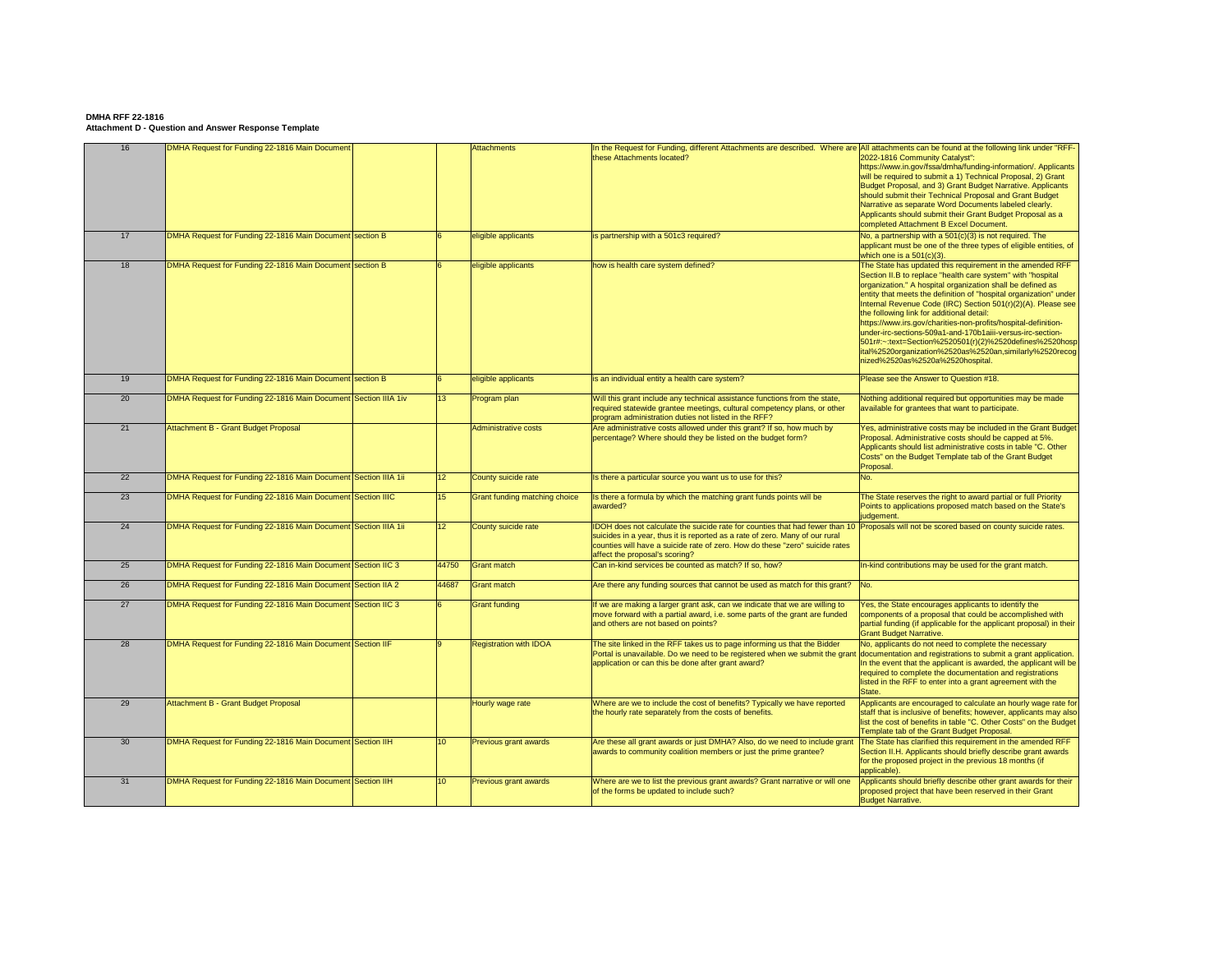| 32 | DMHA Request for Funding 22-1816 Main Document Section IIH     |      | 10 <sup>°</sup> | <b>Previous grant awards</b>            | What do you need to know about the previous grant awards? Amount,<br>anything else?                                                                                                                                                | Applicants should list the source of the award, purpose of the<br>award, and the amount of the award. If an applicant is<br>applying for funds that supplement funds previously received<br>through a different grant award, the applicant should describe<br>how the amount requested will be used differently from the<br>funds previously received. |
|----|----------------------------------------------------------------|------|-----------------|-----------------------------------------|------------------------------------------------------------------------------------------------------------------------------------------------------------------------------------------------------------------------------------|--------------------------------------------------------------------------------------------------------------------------------------------------------------------------------------------------------------------------------------------------------------------------------------------------------------------------------------------------------|
| 33 | DMHA Request for Funding 22-1816 Main Document Section IIF     |      |                 | PeopleSoftID                            | How do we go about getting the state payment forms listed for the<br>PeoplesoftID?                                                                                                                                                 | A PeoplesoftID is not needed to submit the application to this<br>RFF. If a selected grantee does not have the required<br>Peoplesoft credentials, the State will work with that grantee to<br>obtain it.                                                                                                                                              |
| 34 | DMHA Request for Funding 22-1816 Main Document Section IIIA vi |      | 14              | Sustainability plan                     | There is an incomplete sentence "and integrated care for." For whom?                                                                                                                                                               | This is an error. Please see the amended RFF Section III.A,<br>which now reads "Describe how your program will support<br>maintaining high quality, accessible, and integrated care for<br>Hoosiers."                                                                                                                                                  |
| 35 | Other                                                          |      |                 |                                         | Will GPRAs need to be collected? If so, what is the GPRA schedule (initial,<br>follow-up, discharge)?                                                                                                                              | No.                                                                                                                                                                                                                                                                                                                                                    |
| 36 | DMHA Request for Funding 22-1816 Main Document Section IIIB    |      | 15              | Allowable expenses                      | Can we use subcontractors or other vendors for program implementation if<br>the subcontractor/vendor already holds a contract with the state?                                                                                      | Yes.                                                                                                                                                                                                                                                                                                                                                   |
| 37 | DMHA Request for Funding 22-1816 Main Document   II.A.2        |      |                 | <b>Matching funds</b>                   | Can internal dollars constitute a match or do the funds need to come from<br>an external entity to the applicant?                                                                                                                  | While the State encourages applicants to seek match funding<br>from external entities, match funding may come from the<br>individual entity or county/community coalition applying.                                                                                                                                                                    |
| 38 | DMHA Request for Funding 22-1816 Main Document III.C.3         |      |                 | <b>Fiscal recovery funds</b>            | What is the definition of State and Local Fiscal Recovery Funds?                                                                                                                                                                   | State and Local Fiscal Recovery Funds refer to the<br>Coronavirus State and Local Fiscal Recovery Funds program,<br>a part of the American Rescue Plan Act, and includes funds to<br>state, local, and Tribal governments to support their response<br>to and recovery from the COVID-19 public health emergency.                                      |
| 39 | DMHA Request for Funding 22-1816 Main Document   I.A.1         |      |                 | <b>ARPA Funds</b>                       | What is the tital amount being dedicated by the State of Indiana from these<br>federal funds, for purposes of this grant?                                                                                                          | The total amount awarded through the Community Catalyst<br>RFF will depend on the nature, quality and quantity of<br>proposals received in addition to the funds available for this<br>initiative.                                                                                                                                                     |
| 40 | Attachment B - Grant Budget Proposal                           |      |                 | Hourly wage rate                        | How do we fill out the personnel section of the budget template for salary-<br>based personnel. We don't use hourly wage rates for all personnel.                                                                                  | Applicants should calculate the hourly wage for personnel<br>whose time will be allocated to proposed activities.                                                                                                                                                                                                                                      |
| 41 | Other                                                          |      |                 |                                         | If applying as a coalition of stakeholders, can the applicant be a 501c3 that<br>does not provide mental health services?                                                                                                          | No, the prime applicant must be one of the eligible types of<br>entities (the $501(c)(3)$ in this example) and must also provide<br>or oversee the provision of mental health and/or substance<br>use disorder services. Please see RFF Section II.B.                                                                                                  |
| 42 | Other                                                          |      |                 |                                         | Does the coalition need to be pre-established or can it be a new partnership  Coalitions may be pre-established or new.<br>for this request?                                                                                       |                                                                                                                                                                                                                                                                                                                                                        |
| 43 | Other                                                          |      |                 |                                         | Can KPIs be met solely by coalition members or must the fiscal agent meet KPIs will measure the performance of the project.<br>KPIs, even if not a direct service provider?                                                        |                                                                                                                                                                                                                                                                                                                                                        |
| 44 | <b>Other</b>                                                   |      |                 |                                         | How much funding can be requested by one proposal? IE What is the<br>maximum granting amount?                                                                                                                                      | There is no upper limit on the amount of funding that can be<br>requested, but applicants are encouraged to submit requests<br>for less than \$5M.                                                                                                                                                                                                     |
| 45 | Other                                                          |      |                 |                                         | How often are payments disbursed?                                                                                                                                                                                                  | Grantees may invoice the State no more frequently than<br>monthly.                                                                                                                                                                                                                                                                                     |
| 46 | <b>Other</b>                                                   |      |                 |                                         | Does a partnership formed during the pandemic out of community need<br>count as a "proven/demonstrated" collaboration?                                                                                                             | Yes. Please see the Answer to Question #42.                                                                                                                                                                                                                                                                                                            |
| 47 | <b>Other</b>                                                   |      |                 | More than one application per<br>entity | Will DMHA accept more than one application per eligible entity? As a<br>statewide system, we are considering separate applications for distinct<br>regions and projects.                                                           | Please see the Answer to Question #2.                                                                                                                                                                                                                                                                                                                  |
| 48 | DMHA Request for Funding 22-1816 Main Document III             |      |                 | <b>Grant Funding</b>                    | How many grant awards are anticipated?                                                                                                                                                                                             | The State does not have a target number of awards. The<br>number of awards will depend on the number and content of<br>proposals received.                                                                                                                                                                                                             |
| 49 | DMHA Request for Funding 22-1816 Main Document III             |      |                 | <b>Grant Funding</b>                    | What is the total amount allocated to the Community Catalyst Grant<br>Program for grants?                                                                                                                                          | Please see the Answer to Question #39.                                                                                                                                                                                                                                                                                                                 |
| 50 | DMHA Request for Funding 22-1816 Main Document  II             |      |                 | <b>Grant Funding</b>                    | What is the maximum amount that can be requested in an application?                                                                                                                                                                | Please see the Answer to Question #44.                                                                                                                                                                                                                                                                                                                 |
| 51 | Attachment B - Grant Budget Proposal                           | II B | 15              | <b>Budget template</b>                  | On the staffing portion of the budget, is it correct that benefits should be<br>factored into the "hourly wage rate". If not, where should benefits be<br>included?                                                                | Please see the Answer to Question #29.                                                                                                                                                                                                                                                                                                                 |
| 52 | Attachment B - Grant Budget Proposal                           | II B | 15              | Budget                                  | If a budgeted position is partially reimbursable by a third party payor, do we<br>show the reimbursement as "match" or just include the non reimbursable<br>portion of their salary in the budget?                                 | Yes, if a budgeted position is partially reimbursable by a third<br>party payor, the reimbursement should be identified as a<br>match.                                                                                                                                                                                                                 |
| 53 | DMHA Request for Funding 22-1816 Main Document II C 3          |      |                 | <b>Grant match</b>                      | Can any detail be given about the State and Local Governmnet Fiscal<br>Recovery funds? Are we able find out how much of these funds were<br>distributed to which local governments? Who are the recipients of these<br>funds, etc? | The outcome of this RFF will be public, as will all of the<br>State's spending of CRRSA and ARPA funds.<br>How other local governments have distributed their funds is<br>their domain.                                                                                                                                                                |